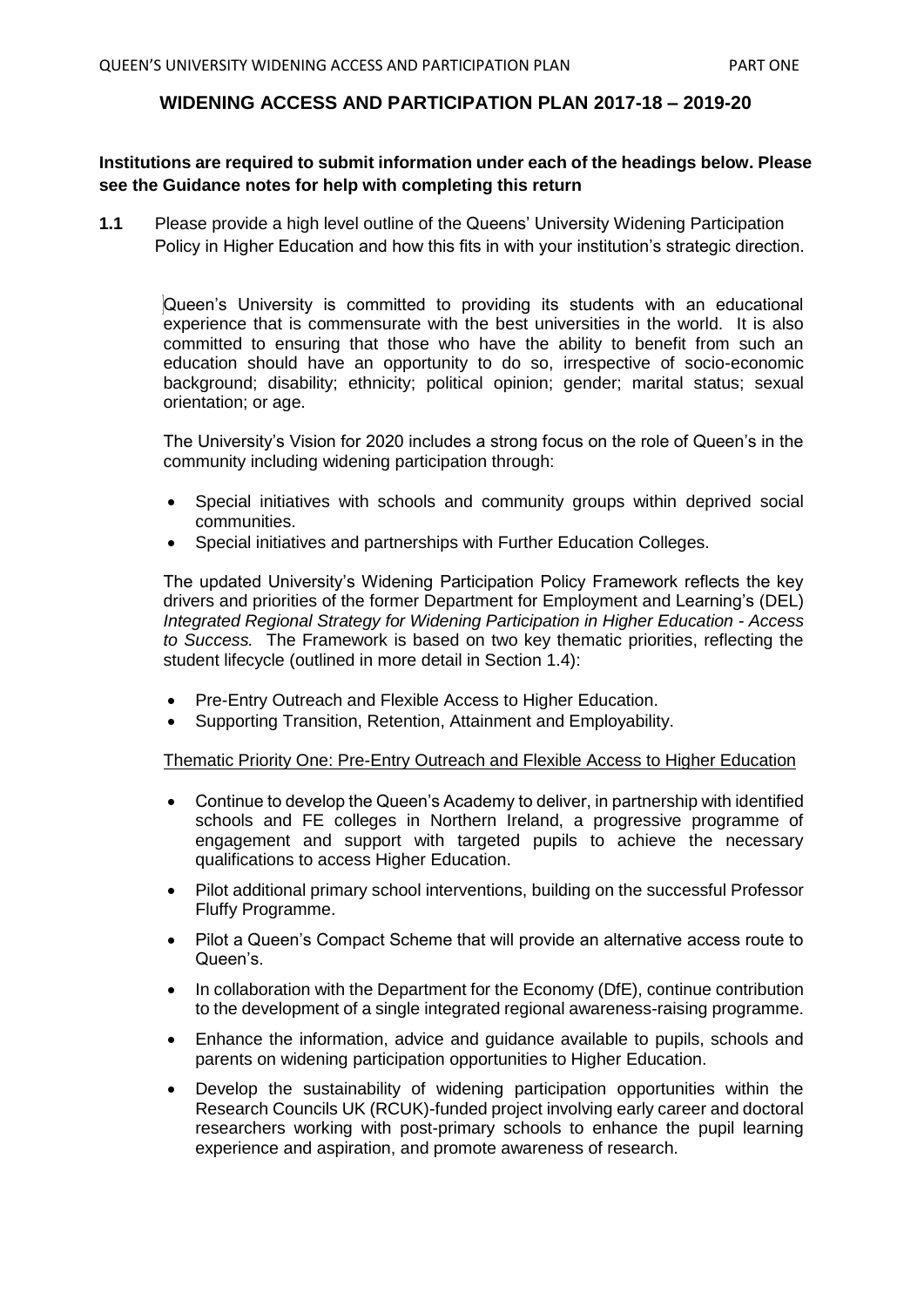- Contribute to the development of a pilot regional programme for disadvantage and disability application routes to Higher Education.
- Review and further develop the University's Access Programme as a route to higher education for Adult Learners.
- Contribute to the development of initiatives in partnership with FE to progress current apprenticeships to HE as relevant.
- Contribute to the development of a DfE future project on the introduction of the use of contextual data to support the admission of disadvantaged and underrepresented groups.
- Assess the potential for the introduction of targeted scholarships for Widening Participation entrants.
- Recruit and train volunteer student and graduate ambassadors as role models to raise ambition of young people from under-represented groups.
- Develop a model and practice of evidence based practice.

### Thematic Priority Two: Supporting Transition, Retention and Attainment

- Enhance the personal support for students admitted to the University from Widening Participation cohorts, including the introduction of assigned mentors, peer mentoring and individual learning support through the Learning Development Service.
- Enhance the provision of advice and guidance to Widening Participation entrants on the range of support and assistance available, including access to bursaries, to enable their transition to University life.
- Further promote the provision of dedicated services for the support for students with disabilities.
- Further promote the provision of support for care experienced young people including the new £1,380 bursary for those who meet the criteria which was approved for implementation in 2015-16.
- Provide support to ensure positive employability outcomes for widening participation cohorts.

The former Department for Employment and Learning (DEL), through its *Integrated Regional Strategy for Widening Participation in Higher Education, Access to Success*, acknowledges that Northern Ireland universities:

*"…have done much to promote widening participation in Northern Ireland and participation rates among young people in the region are much higher than in other parts of the United Kingdom."*

It is also recognised in *Access to Success* that "*widening participation extends beyond recruitment and selection and covers the entire student journey to graduation and progression to the world of work*". Through its integrated and coherent strategy, Queen's has made an impressive contribution to the success of widening participation in Northern Ireland as evidenced by the following performance indicators.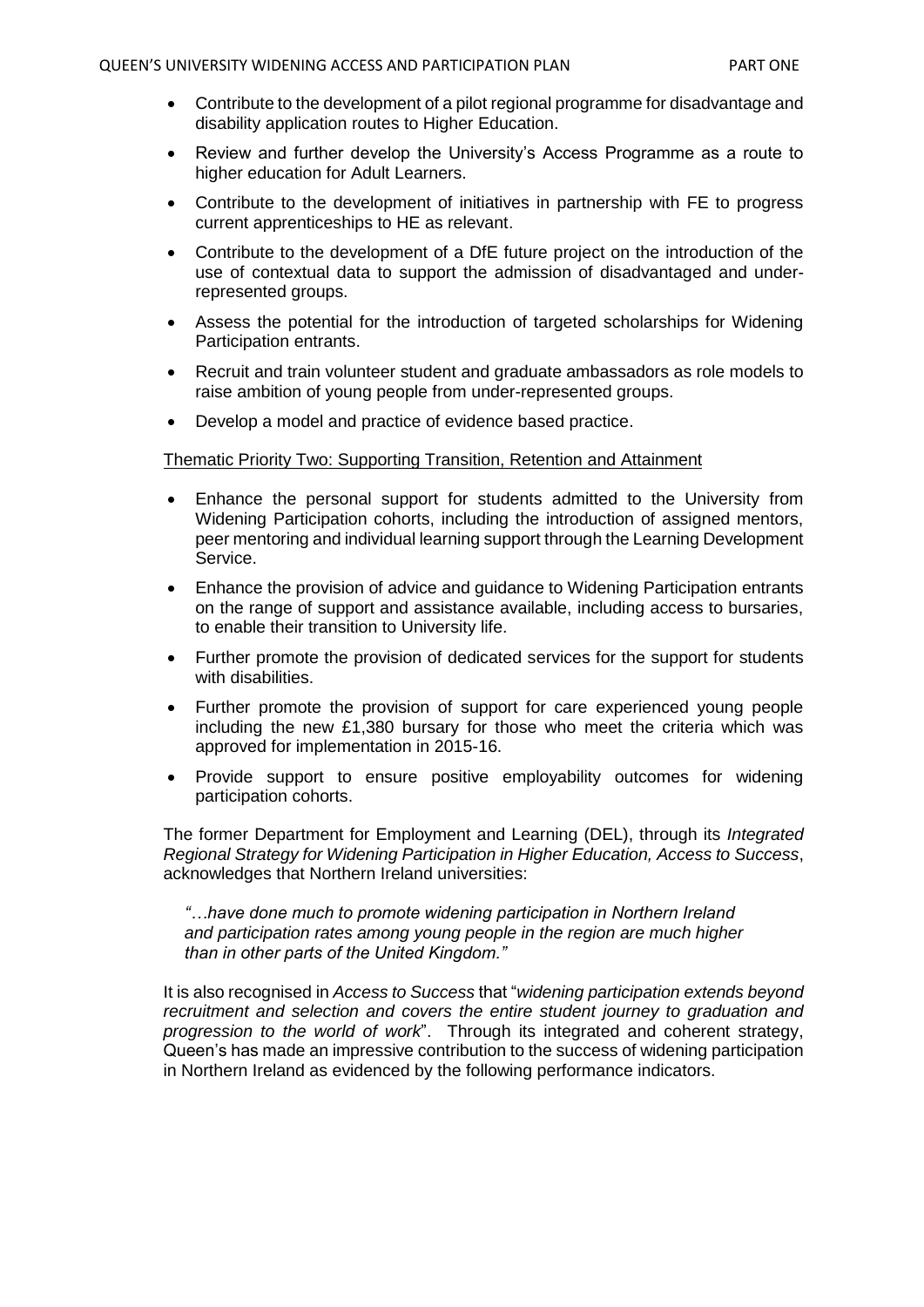**1.2** What is your view of the success record of Queen's University in relation to recruitment, retention and progression for Widening Participation students?

### Student Progression

Queen's has enhanced the student experience, with a particular emphasis on improving student transition, retention and attainment. Considerable success has been achieved in terms of student retention, as demonstrated by the HESA Performance Indicators on "non-continuation", with dropout rates being significantly below the Northern Ireland average.

| <b>HESA PI</b>                       | 2009-10 | 2010-11 | 2011-12 | 2012-13 | 2013-14 | ΝI<br>average |
|--------------------------------------|---------|---------|---------|---------|---------|---------------|
| 1 <sup>st</sup> Year<br>Dropout rate | 4.6%    | 3.6%    | 3.5%    | 4.9%    | 4.5%    | 7.3%          |
| Overall Dropout<br>rate              | 8.1%    | 8.1%    | 7.7%    | 8.0%    | 7.4%    | 11.2%         |

#### Students from Low Income Backgrounds

The University monitors the recruitment of students from low income households. In 2014-15, financial support in the form of bursaries, was provided to over 3,500 undergraduate students from the lowest household income category.

| Measure                                       | 2011-12 | 2012-13 | 2013-14 | 2014-15 |
|-----------------------------------------------|---------|---------|---------|---------|
| Low Income Students - income up to<br>£19,203 | 3,286   | 3.467   | 3.603   | 3.521   |

## Students from Socio-economic Categories 4-7

Annual performance indicators are published by HESA on the proportion of students entering from lower socio-economic groups 4-7. The measure for each institution is expressed alongside a benchmark figure that relates to the subject mix and entry qualification of students. Queen's performs consistently above its benchmark on this performance indicator.

| <b>Measure</b>                          | 2011-12 | 2012-13 | 2013-14 | 2014-15 |
|-----------------------------------------|---------|---------|---------|---------|
| <b>HESA PI</b>                          | 31.3%   | 31.0%   | 32.5%   | 31.9%   |
| <b>Benchmark</b>                        | 23.8%   | 25.9%   | 26.2%   | 26.1%   |
| Over-performance on<br><b>Benchmark</b> | 7.5%    | 5.1%    | 6.3%    | 5.8%    |

#### Students with a Disability

The Disability Services Unit provides a pro-active service to potential applicants and registered students. It ensures that their individual needs are assessed and that a support package is available to meet the requirements of their particular course. There are now 2,260 students registered with the service and in 2014-15 some 1,032 were in receipt of the Disabled Students' Allowance (DSA). This compares to the Access Agreement milestone of 1,650 registered and 950 in receipt of DSA.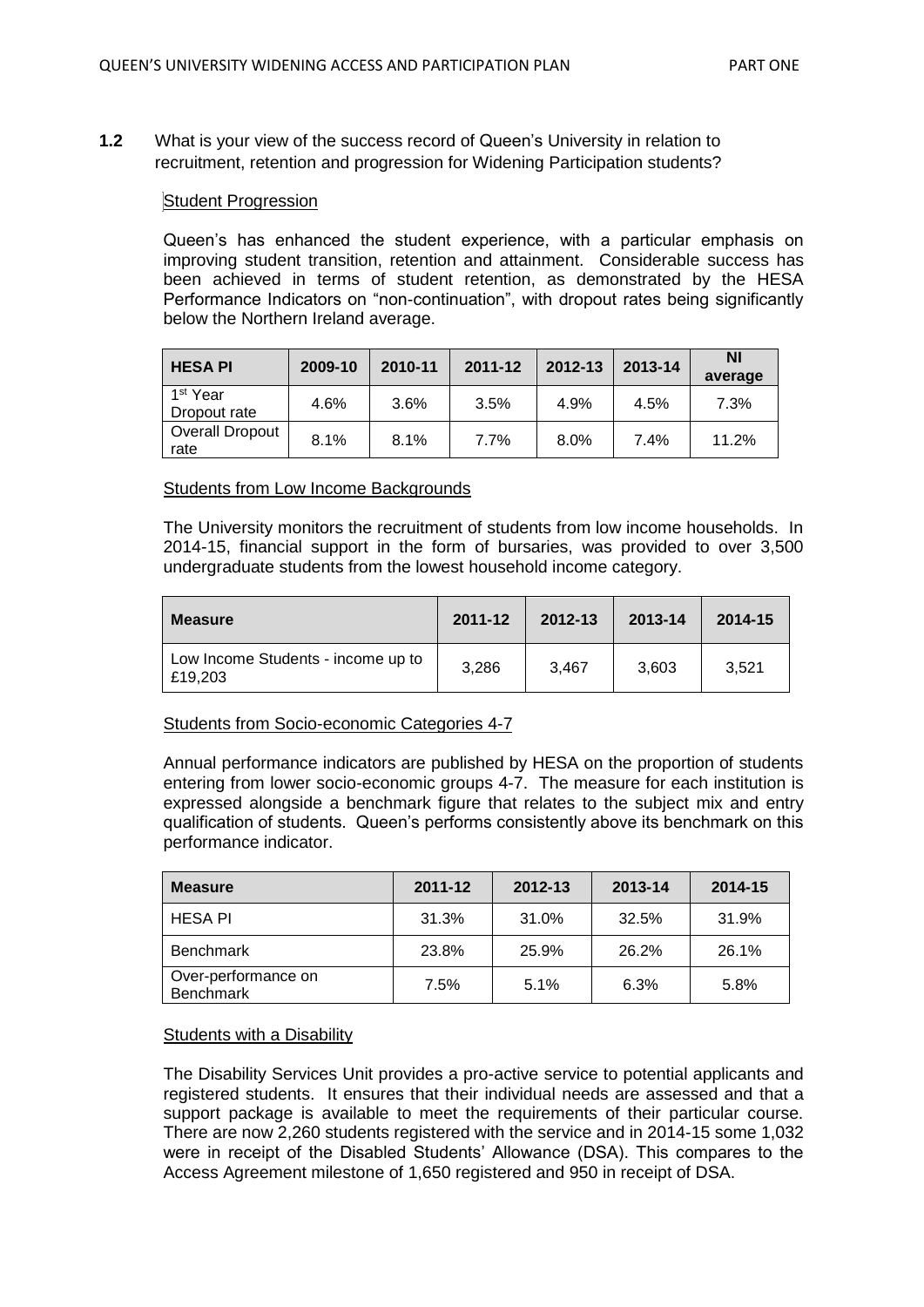### **Students with Disabilities**

|                                                               | 2010  | 2011  | 2012  | 2013  | 2014  |
|---------------------------------------------------------------|-------|-------|-------|-------|-------|
| <b>Students registered with</b><br><b>Disability Services</b> | 1.307 | 1.404 | 1.573 | 1.785 | 2.260 |
| <b>Students in receipt of DSA</b>                             | 682   | 843   | 893   | 851   | 1.032 |

#### **Employability**

Annual performance indicators are published by HESA on the employability of students six months after graduation. Queen's has established a comprehensive Employability Framework and performance on this measure remains strong, despite the difficult economic circumstances. The figure of 94.6% for 2013-14 graduates is 0.9% higher than the Northern Ireland average.

| <b>Measure</b>                            | 2010-11 | 2011-12 | 2012-13 | 2013-14 |
|-------------------------------------------|---------|---------|---------|---------|
| Students Employed (inc. further<br>study) | 92.9%   | 93.5%   | 93.8%   | 94.6%   |

## **1.3** Please outline the Widening Participation aims, objectives and targets for next 3 years at Queen's University.

*You will need to provide details on key target groups within Access to Success, anticipated expenditure and the measures of success – your response should include a description of your approach to targeting, as well as the areas targeted for improvement over the next 3 years. You may wish to add to the projection tables below to report on your own institution's specified target groups if not already included in Access to Success*

In developing Widening Participation aims, objectives and targets, it is important to note three key factors relating to the Northern Ireland context:

- The 2015-16 budget resulted in unprecedented cuts to the funding of Higher Education in Northern Ireland. This resulted in a phased reduction in the overall number of full-time, undergraduate Higher Education places in Northern Ireland (the MaSN). Securing a sustainable funding arrangement for HE and reinstating the reduction in student places must be a priority for the new Programme for Government.
- The population of young people (age 18) will decline through to 2020 by approximately 15%.
- The Age Participation Index (API), and participation rates from lower socioeconomic groups, are already considerably higher than in other parts of the United Kingdom.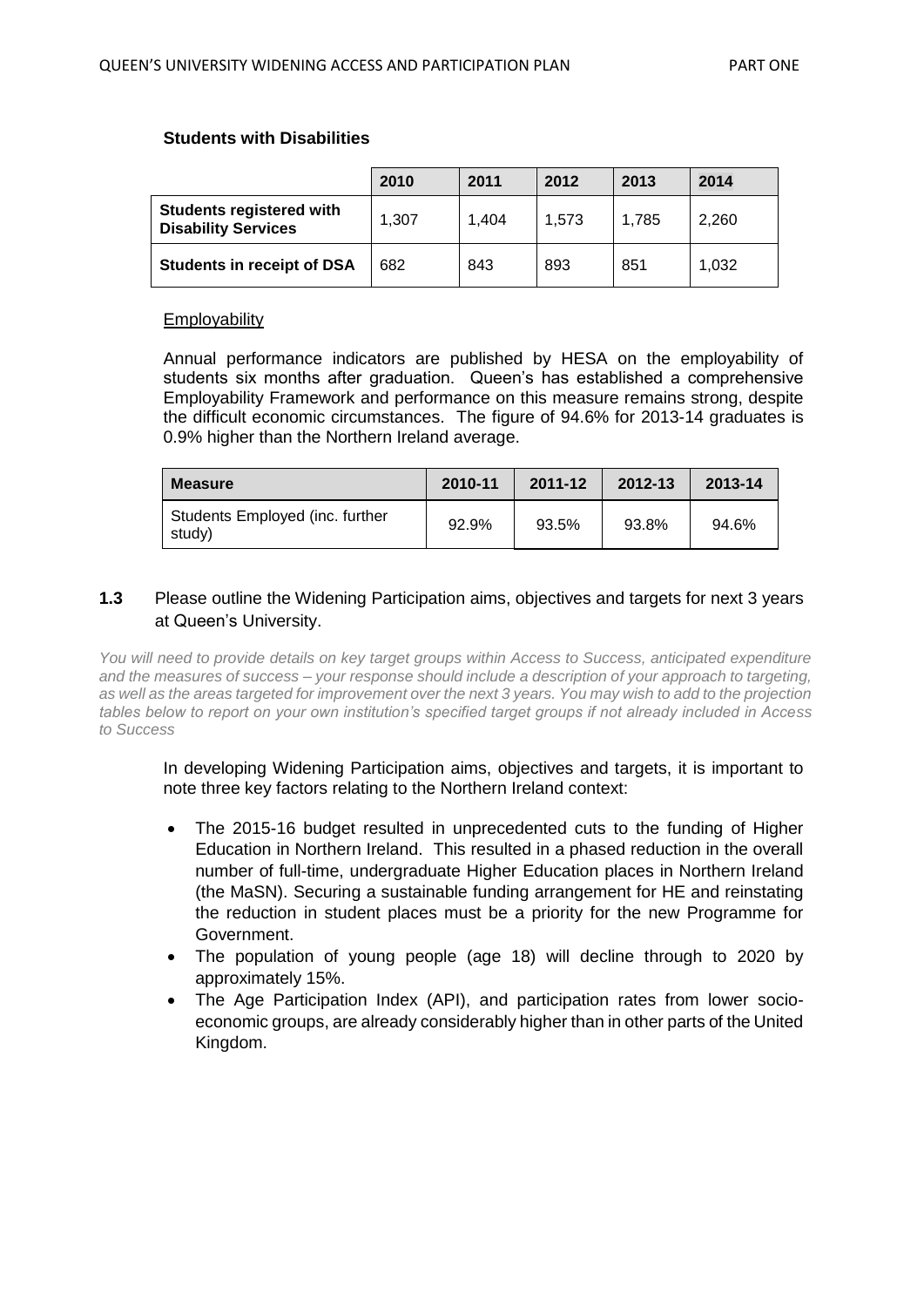**1.4** Outline below the key programmes/projects financed from additional student fees that will contribute towards your Institution's performance? (It would be advisabl to refer to the appropriate section of the guidance notes before completing this response)

Queen's Widening Participation programmes reflect the integrated learner-centred framework, our work recognising that widening access and participation must be addressed at different phases of the 'student lifecycle'.



## **STUDENT LIFECYCLE MODEL**

- Raising awareness and aspirations (from primary school age upwards, including adults);
- Better preparation/pre-entry support (raising attainment to enable transition from school/FE College/Access courses to higher education);
- First steps in higher education (including induction programmes and transition support on course);
- Moving through the degree programme (supporting students in a holistic way, both their academically and personally);
- Student success (achievement and preparation for work and/or further study).

Ten programmes are presented below against this student lifecycle model and aligned with the priorities of the Queen's WP Framework.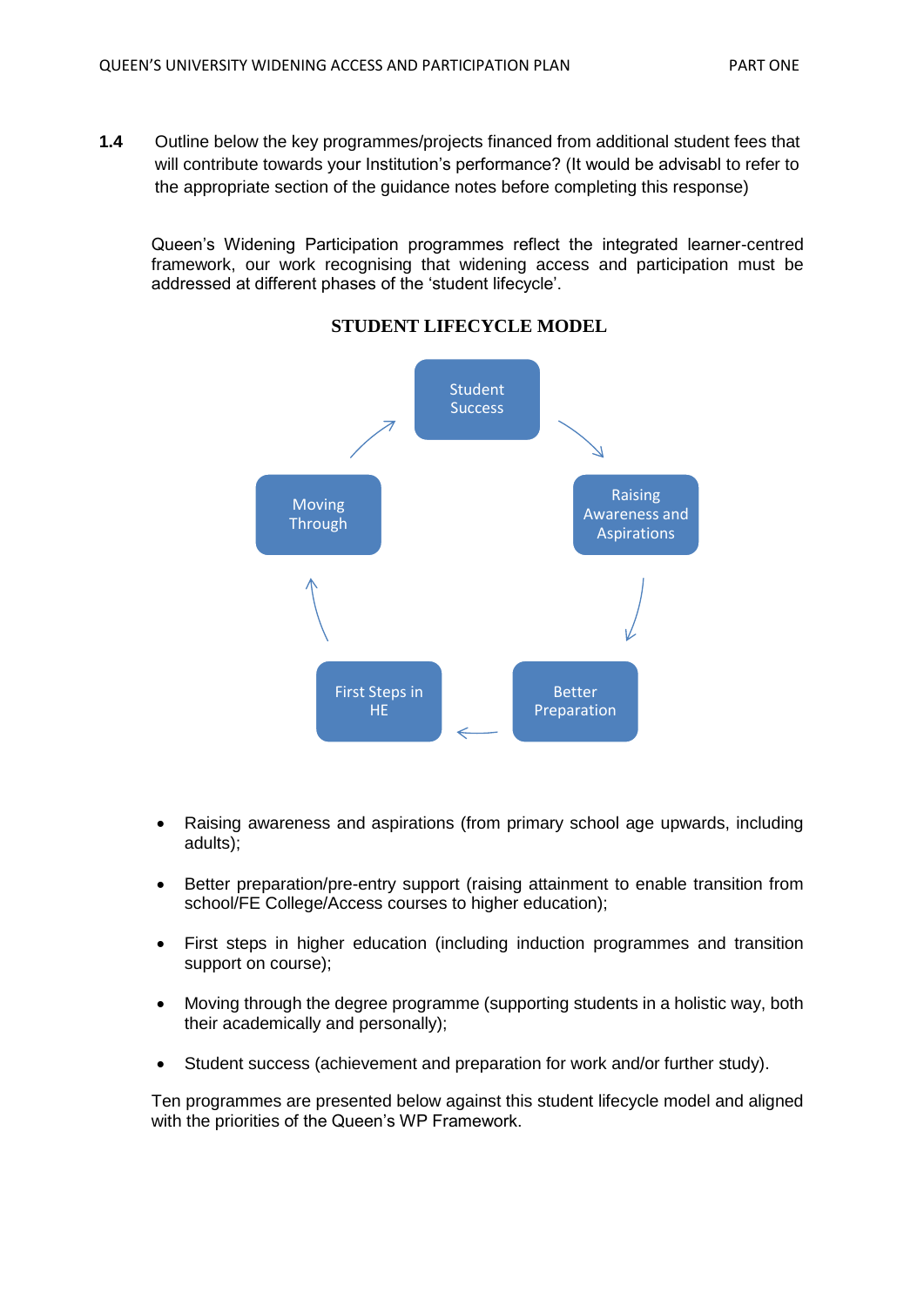Thematic Priority One: Pre-Entry Outreach and Flexible Access to Higher Education

# **RAISING AWARENESS AND ASPIRATION**

### **1. Queen's Outreach to Schools and the Community**

The Queen's Outreach to Schools and the Community Programme aims to raise awareness, ensure that the costs and benefits of higher education are readily understood and pupils can identify the relevance of higher education to their own lives and through this encourage and support quality applications from pupils across NI. This is achieved through:

- delivery of talks and one to one sessions to Years 12-14 and parents/carers in NI Schools. These include both general information about Higher Education and Queen's, and academic talks from a range of Queen's subject areas;
- participation in Career Conventions in collaboration with Area Learning Partnerships;
- development of an enhanced online Undergraduate (UG) prospectus and related resources to meet the information needs of prospective pupils;
- development of a careers teachers website as a resource for careers teachers to avail of up to date information;
- provide tailored information for young people with disabilities through booklets supported by dissemination workshops in Schools;
- engagement in a programme of outreach to key contacts in the community.

# **BETTER PREPARATION/PRE-ENTRY SUPPORT**

## **2. Primary School Programme**

The successful Professor Fluffy Programme will be further developed as the 'Queen's University Belfast Education Development (QUBED) Programme with Professor Fluffy' introducing additional focus on careers, numeracy and literacy. It is becoming increasingly evident that more work is needed at a younger age level to ensure young people, particularly young males, are inspired to engage in education. QUBED will pilot a range of more subject related interventions which will involve input from Queen's students and academic staff. Delivery will also include digital resources developed in collaboration with key stakeholders.

- The programme will focus on schools located within areas of high deprivation throughout Northern Ireland.
- This sustained series of engagements will take place throughout Key Stage two (P5-7) and will have a strong science, technology, engineering and mathematics (STEM) theme.
- Pupils will benefit from a combination of classroom delivered activities and campus visits.
- Website and training materials for the schools and participating teachers.
- Opportunities for family and community-based learning, including after school events.

Evaluation will be embedded in the programme as participating pupils will be monitored throughout their journey and subsequently tracked after entry to post primary school.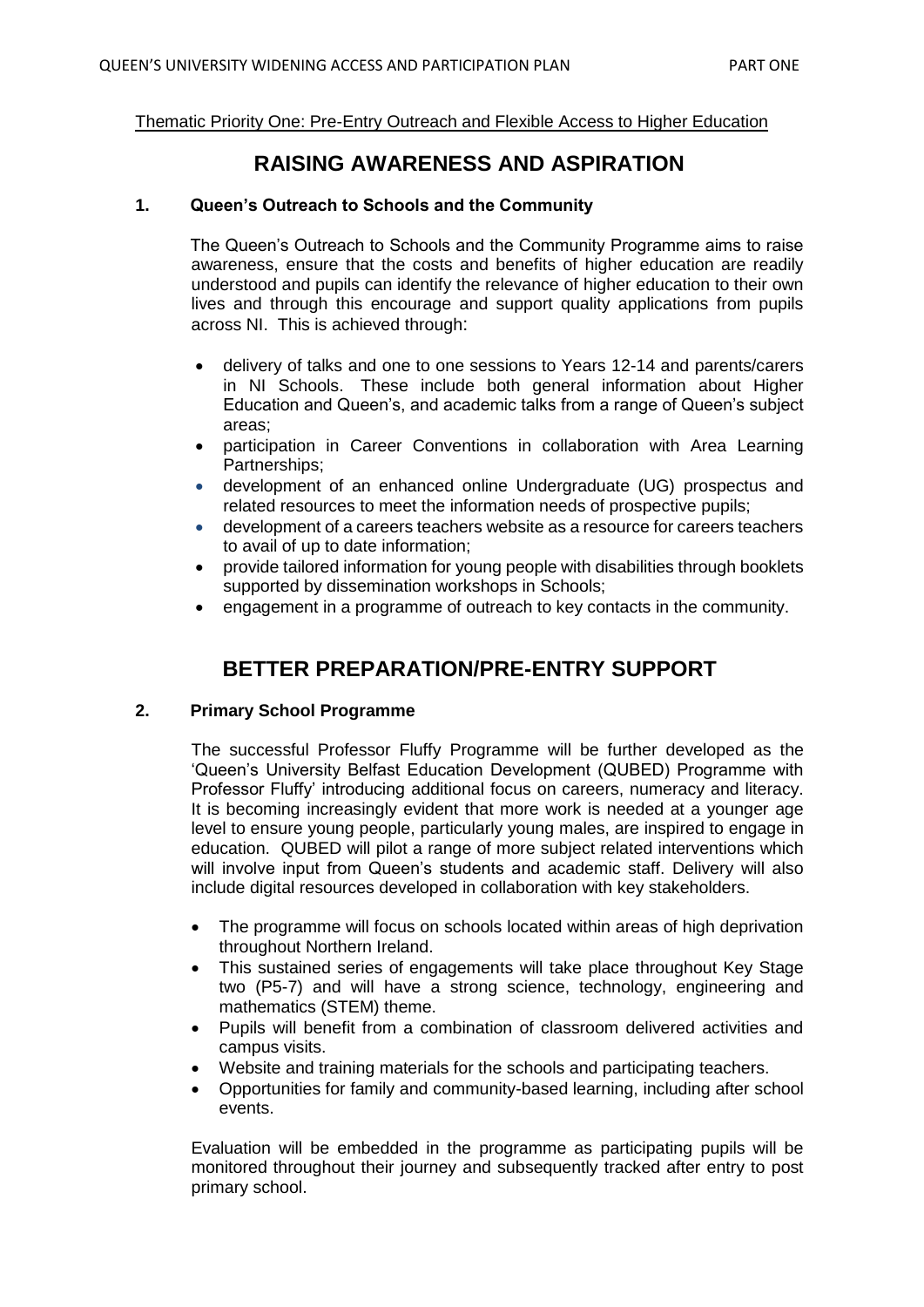## **3. The Queen's Junior Academy**

The Queen's Junior Academy aims to raise awareness and attainment at GCSE level and ensure informed choices are made post GCSE level for targeted WP groups. This is achieved through a programme of engagement which begins in Year 8 (Boys only, through a targeted sports programme) and supports targeted pupils from Year 9 through to GCSE level (Year 12), providing a pathway that helps to raise attainment and aspiration in targeted WP schools (based on guidance from Department of Education). There is a particular focus on targeting young males for the Junior Academy through the boys sports programme. The programme aims to:

- (i) raise attainment through:
	- after-school academic support (homework clubs), providing young people with tutoring and a supportive community based environment for schoolwork, social and inter-personal skills, and to build confidence;
	- an ongoing programme of activity to increase motivation for study during year;
	- a specific boys sports programme to increase motivation for learning:
	- University-led subject-specific revision sessions and on-line revision resources for GCSE.
	- Group and one to one coaching to ensure that pupils are guided to make informed decisions about their future careers.
- (ii) raise learners' understanding of the importance of education in their future and their motivation to work hard through:
	- interaction with inspirational role models in workshops and visits developed by WP graduate interns and WP student ambassadors;
	- at post-primary level, follow up workshops on benefits and opportunities of Higher Education with key stakeholders;
	- visits to Queen's for parents/carers with the pupils of the Junior Academy.

Key to the development of the programme is regular open dialogue with teachers and active involvement in relevant community networks. This will ensure awareness of the programme and appropriate input to ongoing developments.

## **4. Access and Open Learning**

Queen's aims to increase the numbers of mature students progressing from Open Learning and Access courses to undergraduate study at Queen's. This is achieved through:

- the delivery of a range of access programmes that provide entry level qualification to Queen's. These are designed for those who do not have A levels and have been out of full time education for more than two years, and are delivered at Further Education (FE) Colleges across Northern Ireland;
- work with education providers at community level to explore awareness raising opportunities to promote Higher Education;
- the delivery of information, advice and guidance for Access students to aid career planning and increase quality applications to Queen's;
- visits to Queen's for Access students to meet current students and gain further information on relevant courses;
- a WP point of contact for ongoing queries from Access students to encourage quality applications to Queen's;
- promotion of Open learning courses as a taster of Queen's to adult learners;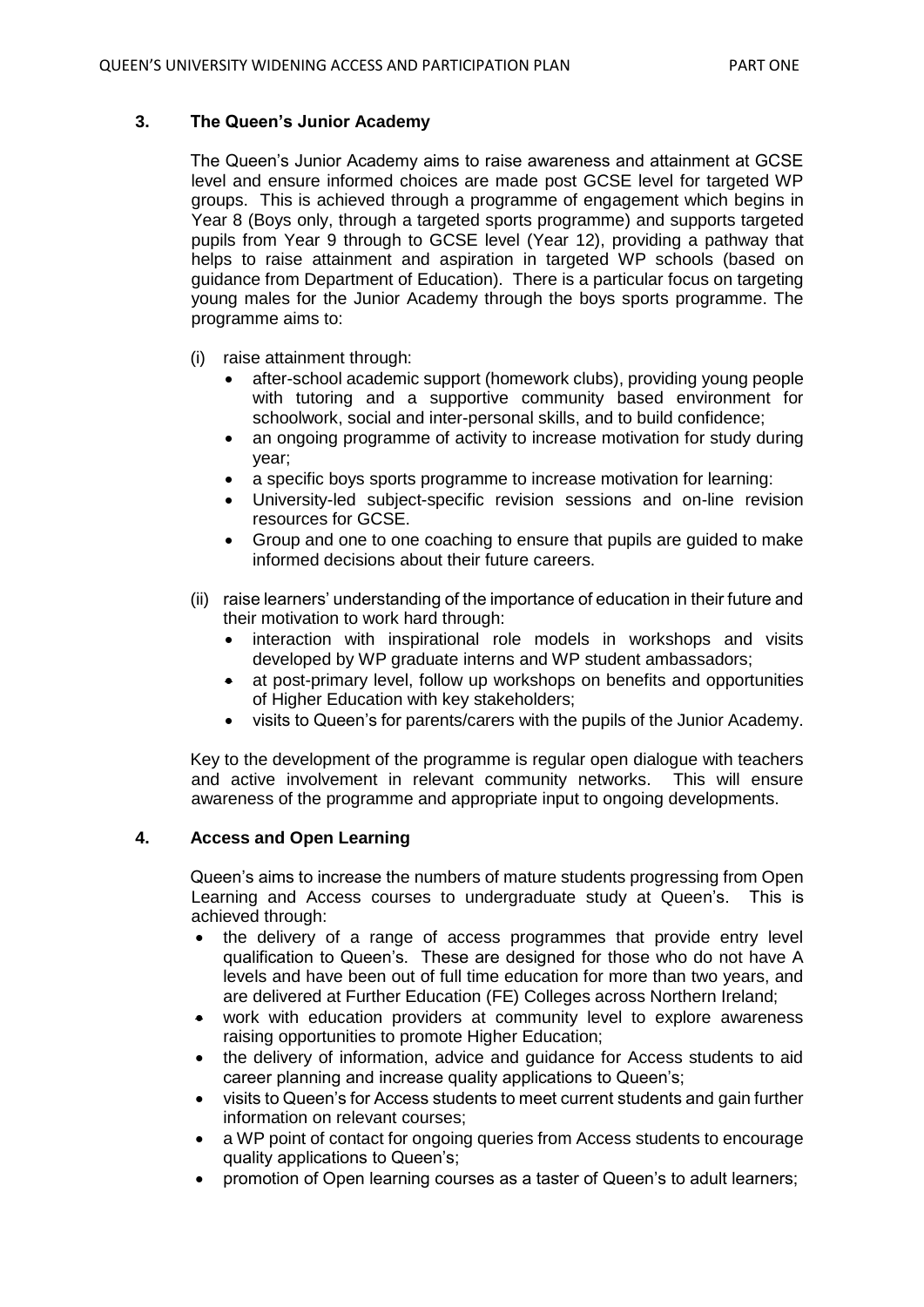provision of support for those with special support needs and/or disabilities to ensure engagement with learning is a positive experience that will increase the possibility of those participating exploring options that will lead to further engagement with Higher Education.

## **5. The Queen's Senior Academy**

The Queen's Senior Academy will deliver a coherent and progressive programme of support which aims to raise attainment and increase the number of entrants to Higher Education and in particular Queen's University from targeted WP groups. This is achieved through:

- a targeted approach in collaboration with NI-wide schools and FE colleges, to ensure those 'most able and least likely' are nominated to the Senior Academy;
- a targeted approach to ensure nominations of young people in care;
- provision of information and support for parents/carers to facilitate participation and ongoing engagement with the Senior Academy;
- an intensive programme combining on-campus activity and subject specific A-Level support, with access to master classes and workshops to develop skills, assist with individual learning plans and enhance performance;
- personalised support and guidance from an allocated Queen's student mentor;
- residential experience at Queen's University Belfast to increase knowledge and awareness of the student experience and the opportunity to gain an insight into life at the University;
- provision of coaching to ensure informed course selection and career development planning;
- ongoing evaluation to inform the development of the Senior Academy.

## **6. Compact Scheme**

There is evidence that the Senior Academy has led to an increase in applications to Higher Education (approximately 70%) however, there is commitment to ensuring that there is a direct entry pathway to entering Queen's and this will be achieved through:

- the development of a credit bearing Educational Compact Scheme reflecting current practice in other Russell Group Universities;
- a programme designed around academic subject areas an degree pathways
- development of a Pathways to the Professions strand;
- specialist support for employability and careers options with development of professional links through insight days and short placements.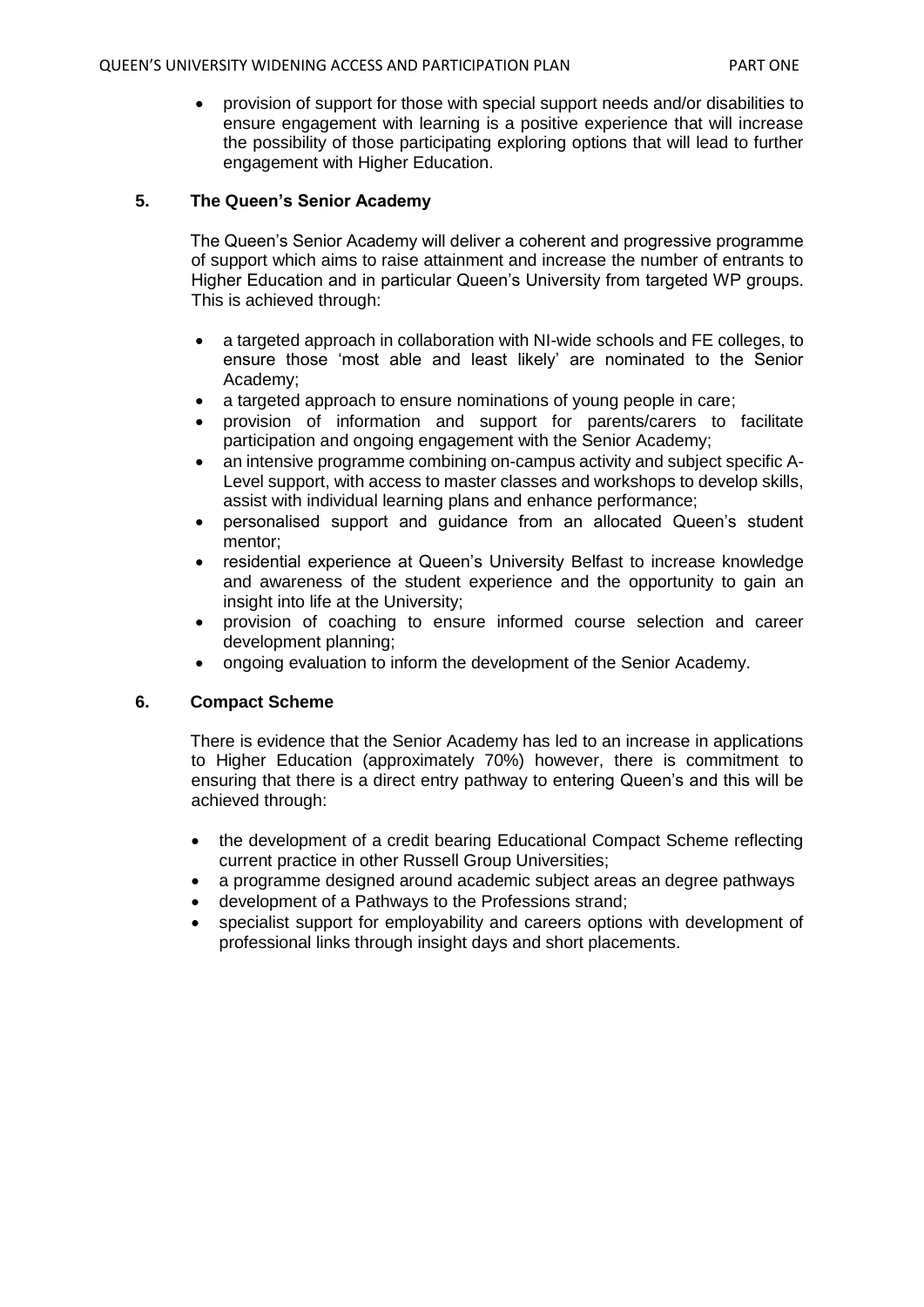### Thematic Priority Two: Supporting Transition, Retention and Attainment and Employability

# **FIRST STEPS IN HIGHER EDUCATION**

### **7. Transition Support Programme**

The Transition Support Programme aims to ensure that a diverse student body settles successfully into University and becomes fully engaged in the Queen's student experience. The Transition Support Programme normally includes the following but is adapted every year based on evaluation of the previous year and emerging student needs:

- a 'Meet the parents/guardian' event to increase awareness of support and help ease transition;
- academic-based induction delivered at subject level and incorporating meetings with staff, current students, peers, personal tutor and finding out more about the course and relevant support;
- student-led University-wide programme of welcome offering support to target groups including:
	- mature student induction event and ongoing personal and academic development programme;
	- care-experienced students' academic induction event;
	- direct entry to Level 2 and 3 Transition Support Programme;
	- induction event and transition support for students with Asperger's and ASD.

Each of these activities will cover elements of learning in higher education, raising awareness of support available, and provide an opportunity to socialise with other students:

- School-based peer mentoring providing transition support to new students;
- Promotion of student support through leaflets, website and student guides and a video produced by senior Queen's students;
- Annual evaluation of induction and transition support to enhance the overall programme.

# **ON COURSE SUPPORT**

#### **8. Academic Support Framework**

The aim of the Academic Support Framework is to ensure that students progress through their course and attain a degree classification reflective of their academic potential. The framework combines generic support with a range of specialist academic and related supports based on student needs. The framework is evaluated on an ongoing basis and innovative methods of support are developed and piloted to ensure support reflects the changing environment of learning and the needs of a diverse body of students. The Framework includes:

 Personal Tutors, who provide an enhanced academic tutoring system to support the increased retention of our students. Each new undergraduate student is assigned a personal tutor who meets with the student up to two times a year. The personal tutor is key to guiding the student through their academic study by providing feedback on their academic performance and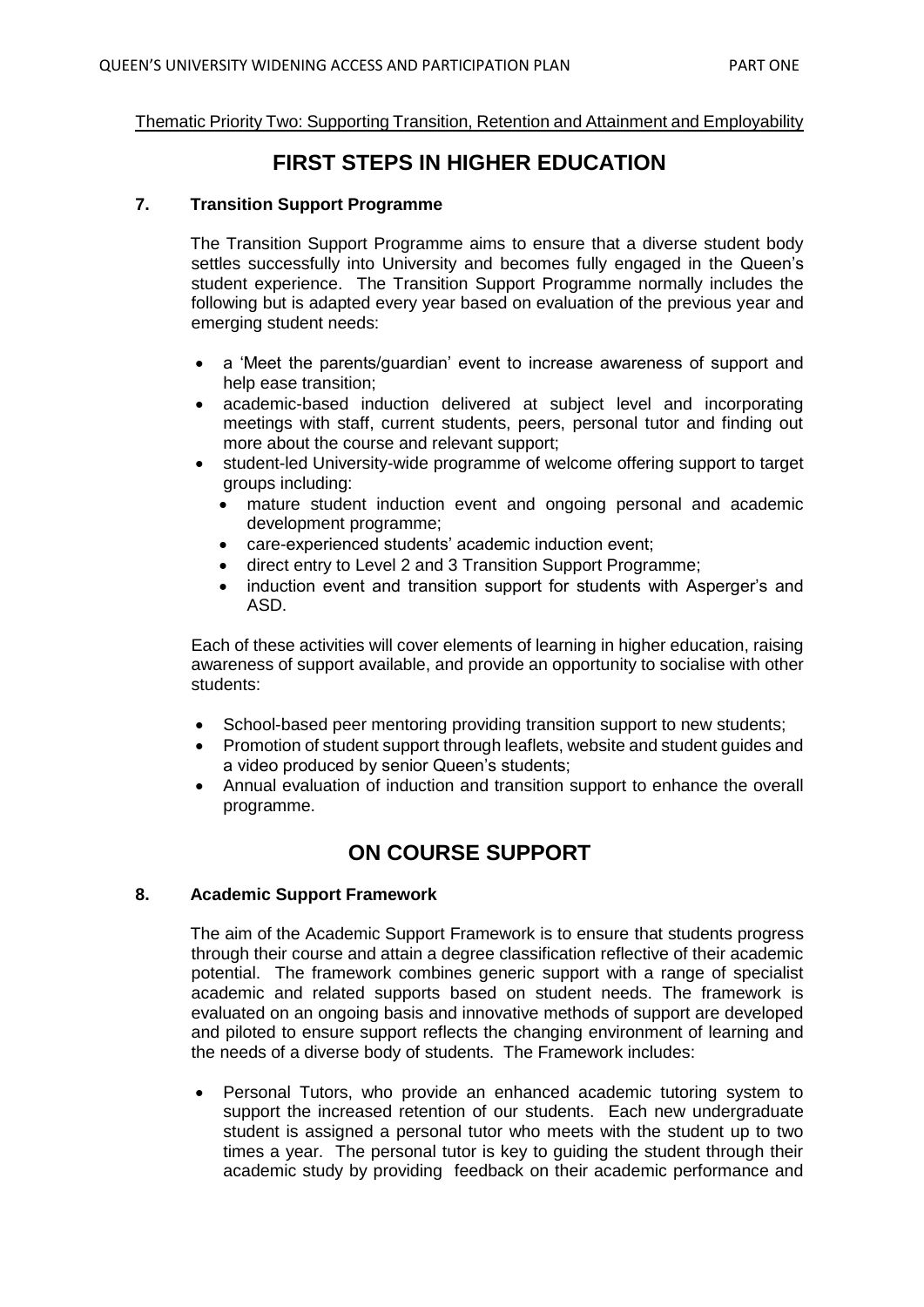signposting students to additional relevant help if appropriate e.g. Learning Development Service (LDS) and to relevant development opportunities;

- Learning Development Service (LDS) which offers academic skills support through one-to-one meetings, workshops and guidance on essay writing, maths skills and study skills;
- Disability Services which supports students identifying themselves as having a disability or long term condition. When a student discloses a disability of long term condition, they are invited to meet with a Disability Officer to discuss their needs and the range of supports available. Once registered with the service their allocated Disability Officer will support the student to develop an Individual Student Support Agreement which outlines all supports and reasonable adjustments that a student is entitled to. The Disability Officer then liaises with all appropriate areas to put support in place. Each academic School has a Disability Adviser who assists in the arrangement of reasonable adjustments within their School to support the student's learning and assessment. The Examinations Office makes arrangements for reasonable adjustments in examinations e.g. additional time, rest breaks, individual rooms, scribes/readers and use of a PC and uses the 'green room' to accommodate students. Additional support to enhance accessibility to Library and information resources is provided and assistive technology is available on computers throughout the University.

## **9. Resilience and Wellbeing Programme**

The aim of the Resilience and Wellbeing Programme is to help students to navigate the changes and challenges they face throughout their time in University, and as they move into employment. It also provides students with individual support when personal difficulties or complex situations arise, helping students make choices with respect to their support needs at different times throughout their studies. The support is both proactive, such as helping students develop wellbeing management skills or adapt successfully to change, as well as individual and specialist, such as disability and short-term counselling support. Support needs are reviewed and enhanced as new needs become evident, as students progress and gain confidence, and in response to wider needs and expectations from the study body. Resilience and Wellbeing support includes:

- a Student Multidisciplinary Team, which provides co-ordination of support to students identified with complex difficulties, including personal and family issues, financial difficulties and emerging mental health concerns;
- a range of workshops, drop-in, online resources and one to one guidance to build confidence and ability to manage wellbeing
- Advice SU, which offers one-to-one guidance on budgeting, debt management and finances;
- a Residential Life Team which is part of the University's Accommodation provision and provides access to a range of social and transition support events;
- an Asperger's Support Network, which provides students with Asperger's with ongoing support, connection with peers and skills development;
- a Counselling Service which provides short-term, solution-focussed counselling support to students. Students have 24 hour access to a counselling helpline, as well as access to telephone counselling whilst on work placement or study abroad opportunities;
- a strong relationship with the University Health Centre which provides health care that is accessible and responsive to the needs of students;
- Student-led initiatives supported by Queen's to increase awareness of support available, deliver workshops relating to mental health and suicide prevention;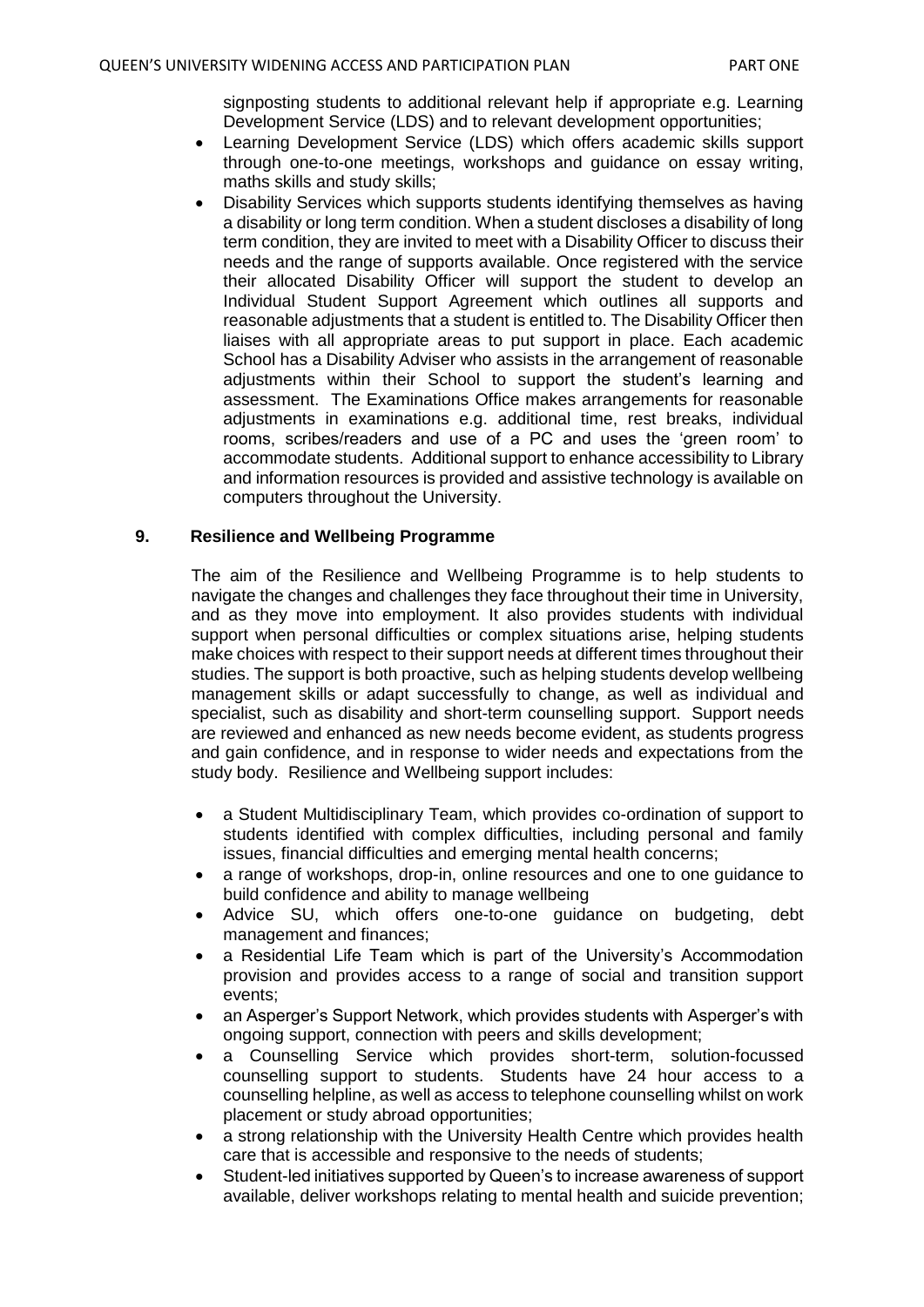- Hardship Fund which provides discretionary financial help for students who get into financial difficulty during their course;
- Crèche facilities which are open to all full-time students.

Resilience and Wellbeing initiatives are evaluated regularly and developed in collaboration with students.

# **STUDENT SUCCESS**

## **10. Employability and Further Study**

The University seeks to ensure that undergraduate students from underrepresented groups have access to opportunities for Information Advice and Guidance, mentoring, work experience, placements or internships, as part of the University's commitment to improving the employment prospects of its undergraduates. This is achieved through a range of pre-entry and on-course activities, including:

- developing and enhancing the information, advice and guidance to students and teachers;
- introducing a programme of 'Access to the Professions' activities for students, parents and Careers Teachers from WP targeted Schools;
- running an Internship programme. There is bursary support available to enable students to undertake internships or work experience during their summer vacation. These students would not otherwise be able to undertake these opportunities without this financial support. Other awards of up to £750 are available to fund travel to International Placements/study abroad;
- expanding of the Queen's Alumni Mentoring Scheme by developing a strand targeted at students from WP backgrounds. The scheme, which works with more than 40 mentors, seeks to bridge the gap between education and industry. The scheme helps students to develop skills as well as build networks and connections with business professionals. The mentors are from a range of employers thus providing a valuable opportunity for our students and strengthening links between graduate employers and the University. All students who join the University via the Queen's Academy, Access Programmes or who are identified as WP Schools/Colleges have the opportunity to apply for the Alumni Mentoring Scheme to potentially aid their access to a variety of professions;
- provision of one-to-one support and workshops during the summer postgraduation. To support student progression to further study, the University seeks to provide clearer, relevant, comparable information about the choices available, the costs involved and the funding available. This is achieved through enhanced and targeted information (paper and online) supported by an annual Postgraduate Options Fair.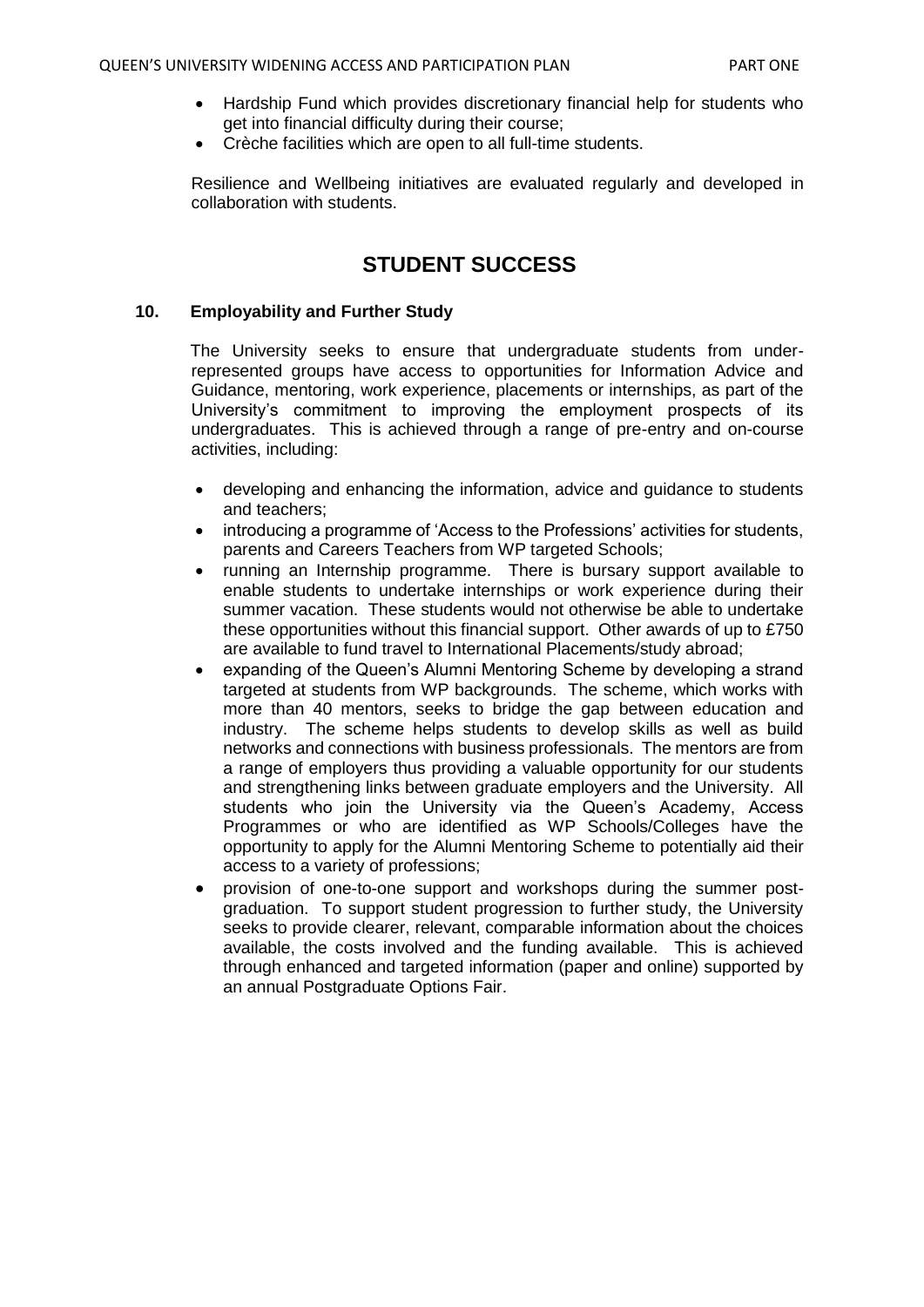**1.5** Please provide a short summary of how your activities link to the key actions within Access to Success

All activities mapped to Queen's Widening Participation Framework have been written to reflect the key actions of the Access to Success Strategy.

The activities seek to engage with key cohorts identified by the Access to Success Strategy for inclusion in future widening participation support initiatives:

- lower SEC Groups:
- disability (physical, sensory or learning);
- low participation neighbourhoods (areas of high deprivation);
- adult returners:
- care leavers.
- **1.6** How do you plan to communicate information on the availability of financial and other assistance to students?

 $\Box$ 

Queen's will continue to ensure that prospective students and their parents have all the information they need to make an informed decision about the commitments they will be making, financial and other, if they come to study at Queen's. This information is made available on the University's Website and in its printed Prospectus and other publications.

In addition, students have access to professional advice and information services to help them to make the best use of the resources available to them during their time at Queen's. Advice SU provides advice on a range of issues, including - loans, tuition fees, bursaries, the Support Fund, scholarships, Social Security Benefits and budgeting skills. This advice is also available to prospective students at the pre-entry stage. Disability Services provides information on support available

We work on an ongoing basis with students, prospective students and their parents/carers in the development and focus of our messages and our choice of information channels and to determine which information is of most importance to prospective students.

The provision of advice and information on financial support is a shared responsibility for all within the University who work directly with students, particularly Finance, Students' Union, Admissions and Recruitment and Outreach Officers. Advice SU provides expert advice in this area.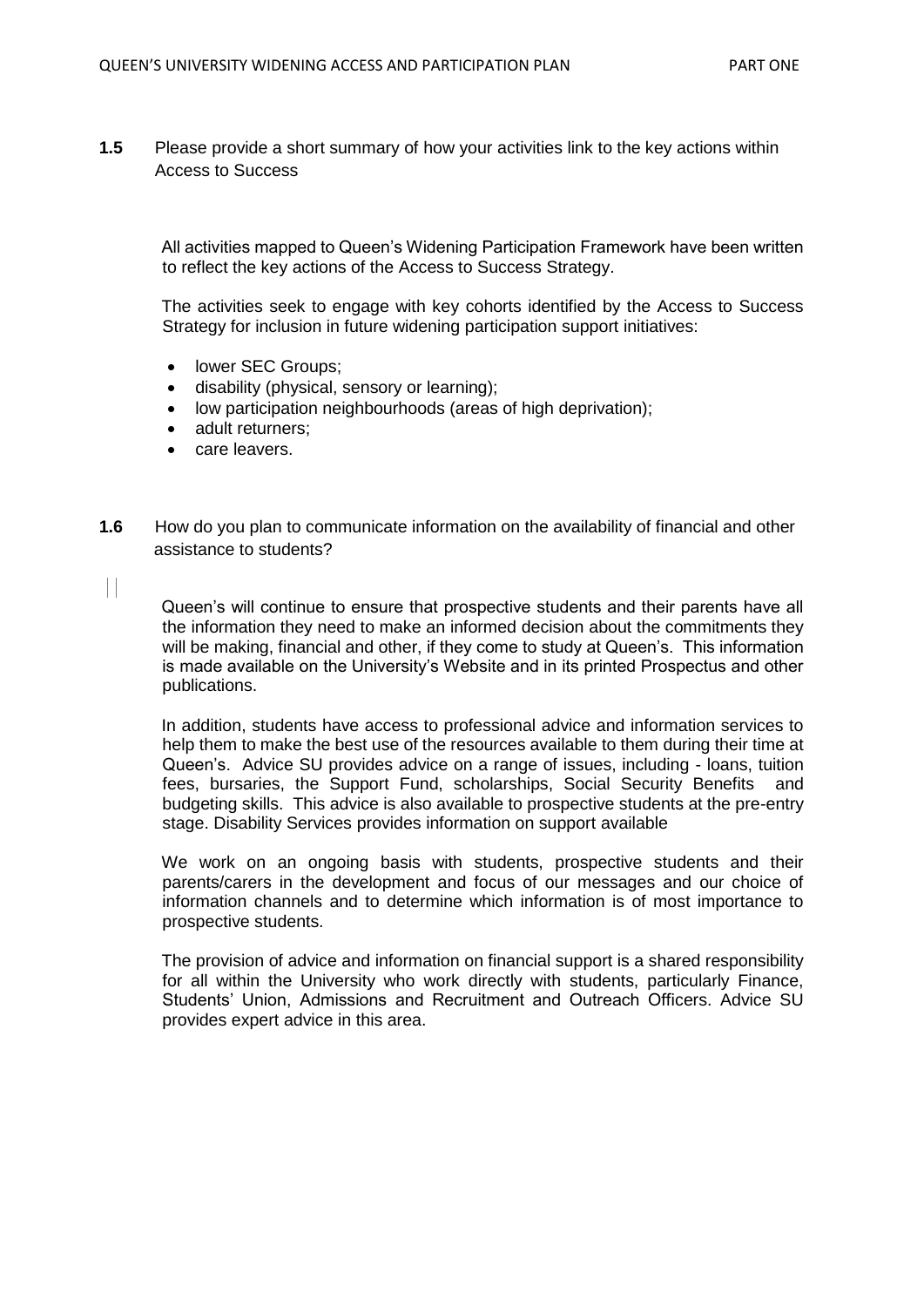**1.7** How do you plan to monitor progress against the targets and the achievement of outcomes?

The Higher Education Funding and Student Finance Project Group is responsible for monitoring the delivery of the programmes and progress towards key targets and milestones. As described in 1.3, the primary measures relating to Widening Participation will continue to be focused on:

- Socio-economic background/deprivation
- Household income
- **Disability**
- Care leavers
- **1.8** As part of the ongoing development of the WAPP we would now like you to provide us with an additional evaluation on how you think your institution is performing. In order to ensure consistency across the institutions we would ask that you use the Kirkpatrick Model for this exercise. To assist you in this exercise we have provided sub headings from the model to help focus your response. *(full details on how to complete this section are in the Guidance document)*

## **(i) Evaluation - additional information**

*Level 1* 

### *Junior Academy*

Throughout our Primary School engagement, feedback is gathered through questionnaires and small group discussion with teachers, upper primary pupils and classroom assistants. Participants report that the programme is informative and exciting but felt that further sustained engagement could lead to enhanced outcomes for the pupils.

In Year 9 - Year 11, baseline questionnaires and focus group feedback is gathered to assess initial perceptions to Higher Education. As junior academy participants take part in a progressive programme, activities are periodically reviewed. Participants suggest improvements which are then implemented. Feedback from academic taster sessions revealed that participants would benefit from increased engagement with the Queen's student body. Participants also noted that they learned about subject areas that they were previously not aware of and enjoyed the more practical based sessions.

## *Senior Academy*

Having undertaken a pre and post evaluation after two residential experiences, attitudinal change is notable. In particular a 26% increase of respondents now strongly agreeing that Higher Education sounds an exciting prospect, and a 15% percent increase, in those who agreed or strongly agreed that they could now see themselves progressing into Higher Education, was recorded.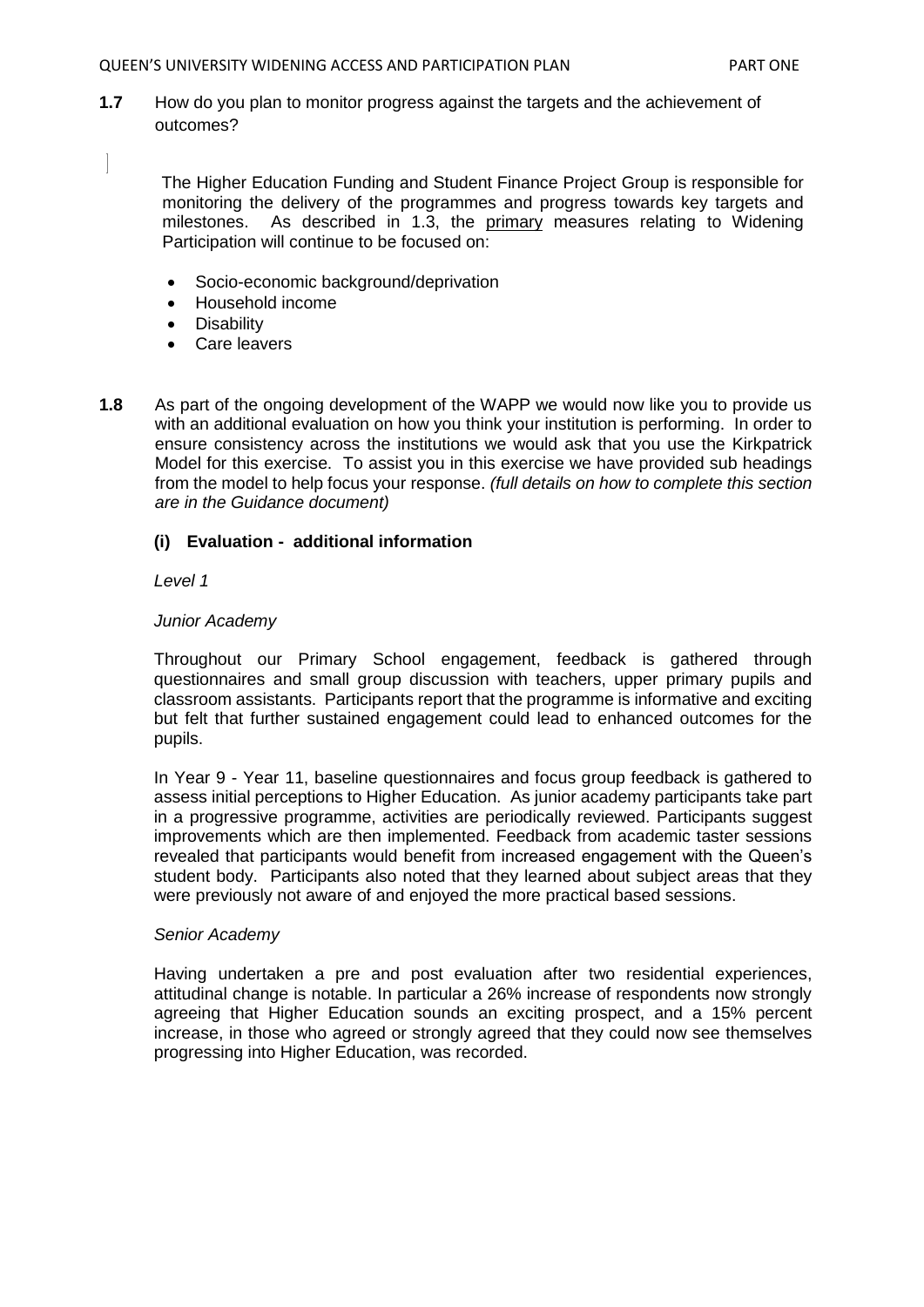#### *Level 2*

#### *Junior Academy*

As a result of participation in the Professor Fluffy Primary School Outreach Programme, teachers and pupils agreed that subject area and career pathway knowledge had increased.

Evidence suggests that Year 10 pupils gained increased awareness of various career routes and the subject combinations necessary for progression. Feedback from teachers also highlighted the usefulness of taster sessions to compliment in-school careers advice and guidance.

#### *Senior Academy*

The Senior Academy Programme provides a range of interventions that include; student financial awareness, UCAS application advice and guidance and personal planning, to increase the knowledge of participants and therefore empower them to make more informed choices about their Higher Education progression. The Senior Academy tutor element provides up to 30 hours of Level 3 subject specific tutoring to increase confidence and capability in applying to Higher Education.

Senior Academy Participants (2014-15 Cohort) displayed a significant increase in their knowledge surrounding Higher Education noting that, having participated in the programme, they now felt that they had sufficient knowledge surrounding Higher Education to inform their future decision making.

Participants also recognised that a 3rd Level Qualification could contribute to higher earning potential.

By attending Senior Academy activities participants were able to address perceived barriers concerning fees and funding for Higher Education. A significant amount of participants displayed a change in attitude now stating that the cost of university would no longer limit attendance.

#### *Level 3*

#### *Junior Academy*

As a result of sustained engagement with Queen's University, Belfast the Widening Participation Unit have received additional requests for increased engagements with both existing partner and new primary schools. These requests have been generated by partner school promotion in their local community. In addition to this, current primary school partners have requested further interactions with additional academic partners in Queen's University such as colleagues from Aerospace Engineering, Pharmacy and Food Science. It is the intention of the department to explore these partnerships further.

As part of Junior Academy programmes participants increased motivation towards their school studies. In particular, the boys' sports programme highlighted that participants recognised the need to apply themselves whilst at school, "I want to work hard so that I can attend university" and "I am now more motivated to work hard at school".